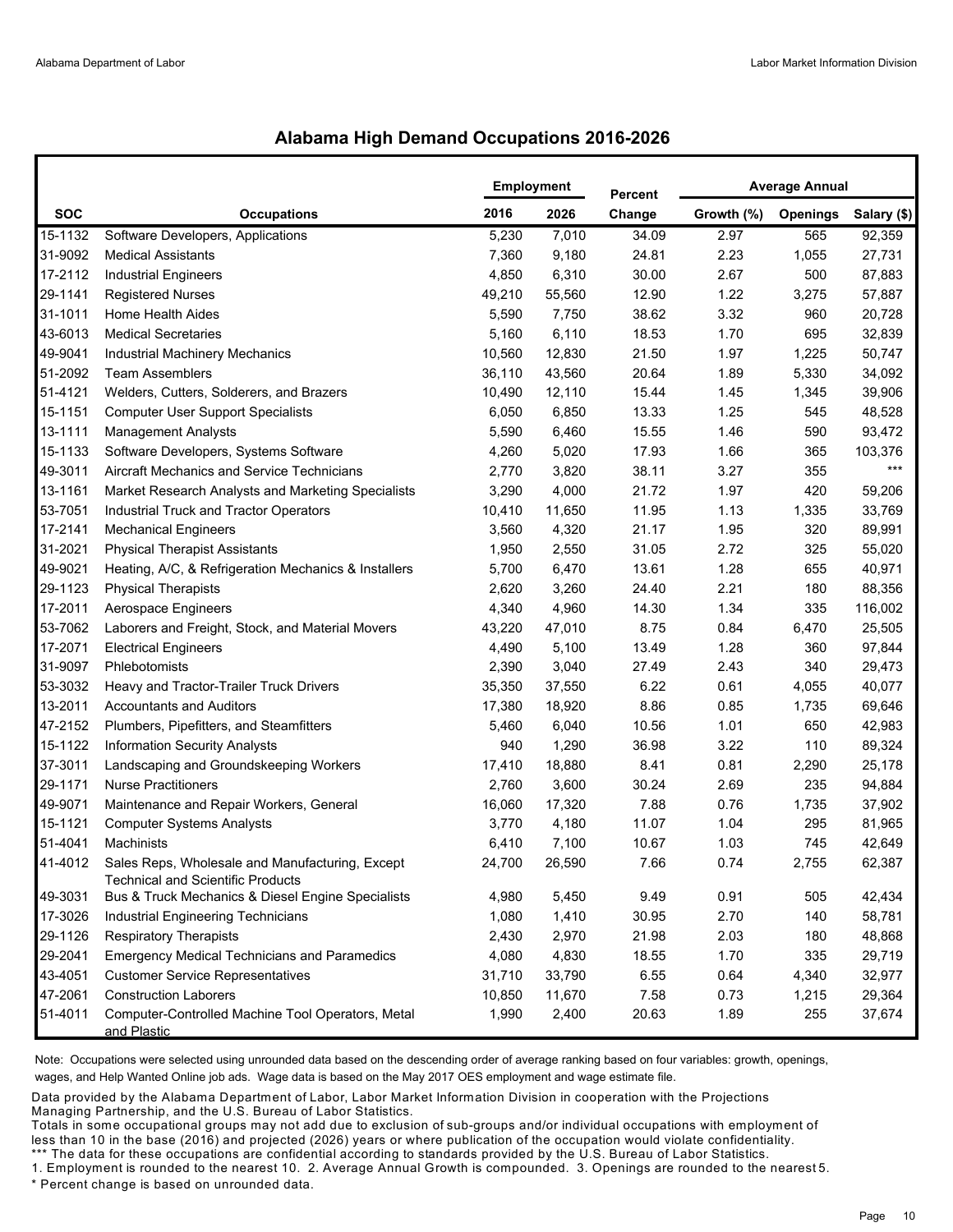## **Alabama High Demand Occupations Requiring Associate Degree and Under 2016-2026**

|            |                                                                                                                |        | Median Work Keys Scores* |                     |                               | <b>Average Annual</b> |                      |
|------------|----------------------------------------------------------------------------------------------------------------|--------|--------------------------|---------------------|-------------------------------|-----------------------|----------------------|
| <b>SOC</b> | <b>Occupations</b>                                                                                             | 2016   | <b>Applied</b><br>Math   | Graphic<br>Literacy | Workplace<br><b>Documents</b> |                       | Openings Salary (\$) |
|            | 31-9092 Medical Assistants                                                                                     | 7,360  | 4                        | 4                   | 4                             | 1,055                 | 27,731               |
| 29-1141    | <b>Registered Nurses</b>                                                                                       | 49,210 | 5                        | 4                   | 5                             | 3,275                 | 57,887               |
|            | 31-1011 Home Health Aides                                                                                      | 5,590  | 3                        | 4                   | 4                             | 960                   | 20,728               |
|            | 43-6013 Medical Secretaries                                                                                    | 5,160  | 3                        | 4                   | 5                             | 695                   | 32,839               |
|            | 49-9041 Industrial Machinery Mechanics                                                                         | 10,560 | 4                        | 4                   | 4                             | 1,225                 | 50,747               |
|            | 51-2092 Team Assemblers                                                                                        | 36,110 | 3                        | 4                   | 4                             | 5,330                 | 34,092               |
|            | 51-4121 Welders, Cutters, Solderers, and Brazers                                                               | 10,490 | 3                        | 4                   | 3                             | 1,345                 | 39,906               |
|            | 15-1151 Computer User Support Specialists                                                                      | 6,050  | 4                        | 4                   | 4                             | 545                   | 48,528               |
|            | 49-3011 Aircraft Mechanics and Service Technicians                                                             | 2,770  | 4                        | 5                   | 5                             | 355                   | $***$                |
|            | 53-7051 Industrial Truck and Tractor Operators                                                                 | 10,410 | 3                        | 3                   | 3                             | 1,335                 | 33,769               |
|            | 31-2021 Physical Therapist Assistants                                                                          | 1,950  | 4                        | 4                   | 4                             | 325                   | 55,020               |
|            | 49-9021 Heating, Air Conditioning, and Refrigeration Mechanics and                                             | 5,700  | 4                        | 4                   | 4                             | 655                   | 40,971               |
|            | Installers                                                                                                     |        |                          |                     |                               |                       |                      |
|            | 53-7062 Laborers and Freight, Stock, and Material Movers, Hand                                                 | 43,220 | 3                        | 4                   | 3                             | 6,470                 | 25,505               |
|            | 31-9097 Phlebotomists                                                                                          | 2,390  | 3                        | 4                   | 4                             | 340                   | 29,473               |
|            | 53-3032 Heavy and Tractor-Trailer Truck Drivers                                                                | 35,350 | 3                        | 4                   | 4                             | 4,055                 | 40,077               |
|            | 47-2152 Plumbers, Pipefitters, and Steamfitters                                                                | 5,460  | 4                        | 4                   | 4                             | 650                   | 42,983               |
|            | 37-3011 Landscaping and Groundskeeping Workers                                                                 | 17,410 | 3                        | 4                   | 3                             | 2,290                 | 25,178               |
|            | 49-9071 Maintenance and Repair Workers, General                                                                | 16,060 | 4                        | 4                   | 4                             | 1,735                 | 37,902               |
|            | 51-4041 Machinists                                                                                             | 6,410  | 4                        | 4                   | 4                             | 745                   | 42,649               |
|            | 41-4012 Sales Representatives, Wholesale and Manufacturing,<br><b>Except Technical and Scientific Products</b> | 24,700 | 5                        | 4                   | 5                             | 2,755                 | 62,387               |
|            | 49-3031 Bus and Truck Mechanics and Diesel Engine Specialists                                                  | 4,980  | 3                        | 4                   | 4                             | 505                   | 42,434               |
|            | 17-3026 Industrial Engineering Technicians                                                                     | 1,080  | 4                        | 4                   | 4                             | 140                   | 58,781               |
|            | 29-1126 Respiratory Therapists                                                                                 | 2,430  | 5                        | 5                   | 6                             | 180                   | 48,868               |
|            | 29-2041 Emergency Medical Technicians and Paramedics                                                           | 4,080  | 3                        | 4                   | 5                             | 335                   | 29,719               |
|            | 43-4051 Customer Service Representatives                                                                       | 31,710 | 4                        | 4                   | 4                             | 4,340                 | 32,977               |
|            | 47-2061 Construction Laborers                                                                                  | 10,850 | 3                        | 4                   | 4                             | 1,215                 | 29,364               |
|            | 51-4011 Computer-Controlled Machine Tool Operators, Metal and<br>Plastic                                       | 1,990  | 4                        | 4                   | 4                             | 255                   | 37,674               |
|            | 39-9021 Personal Care Aides                                                                                    | 15,870 | 3                        | 4                   | 4                             | 3,020                 | 18,662               |
|            | 35-2014 Cooks, Restaurant                                                                                      | 15,750 | 3                        | 4                   | 3                             | 2,540                 | 22,636               |
|            | 41-3021 Insurance Sales Agents                                                                                 | 7,140  | 4                        | 5                   | 5                             | 795                   | 78,861               |
| 37-2011    | Janitors and Cleaners, Except Maids and Housekeeping<br>Cleaners                                               | 34,430 | 3                        | 3                   | 3                             | 4,870                 | 22,933               |
| 31-9091    | <b>Dental Assistants</b>                                                                                       | 3,520  | 3                        | 4                   | 4                             | 475                   | 33,493               |
| 43-3021    | <b>Billing and Posting Clerks</b>                                                                              | 7,000  | 4                        | 4                   | 4                             | 810                   | 33,869               |
|            | 23-2011 Paralegals and Legal Assistants                                                                        | 2,920  | 3                        | 3                   | 6                             | 350                   | 44,740               |
|            | 43-5061 Production, Planning, and Expediting Clerks                                                            | 2,610  | 4                        | 4                   | 4                             | 305                   | 47,661               |
|            | 29-2052 Pharmacy Technicians                                                                                   | 7,320  | 4                        | 4                   | 4                             | 660                   | 29,165               |
|            | 43-5081 Stock Clerks and Order Fillers                                                                         | 23,690 | 3                        | 4                   | 3                             | 3,240                 | 25,359               |
|            | 21-1093 Social and Human Service Assistants                                                                    | 1,660  | 4                        | 4                   | 4                             | 220                   | 26,767               |
|            | 29-2061 Licensed Practical and Licensed Vocational Nurses                                                      | 13,370 | 4                        | 4                   | 4                             | 1,070                 | 36,829               |
|            | 31-1014 Nursing Assistants                                                                                     | 23,840 | 3                        | 4                   | 4                             | 2,920                 | 23,054               |

Note: Occupations were selected using unrounded data based on the descending order of the average ranking based on four variables: growth, openings, wages, and Help Wanted Online job ads. Wages based on the May 2017 OES employment and wage estimate file.

Data provided by the Alabama Department of Labor, Labor Market Information Division in cooperation with the Projections Managing Partnership, and the U.S. Bureau of Labor Statistics. \* Median Work Keys Scores represent employer identified skills and skill levels (by occupation) required for both current and prospective employees to be successful on the job. Work Keys Scores scale is from one (low skill requirement) to seven (high skill requirement). Totals in some occupational groups may not add due to exclusion of sub-groups and/or individual occupations with employment of less than 10 in the base (2016) and projected (2026) years or where publication of the occupation would violate confidentiality. \*\*\* The data for these occupations are confidential according to standards provided by the U.S. Bureau of Labor Statistics. 1. Employment is rounded to the nearest 10. 2. Average Annual Growth is compounded. 3. Openings are rounded to the nearest  $5*$  Percent change is based on unrounded data.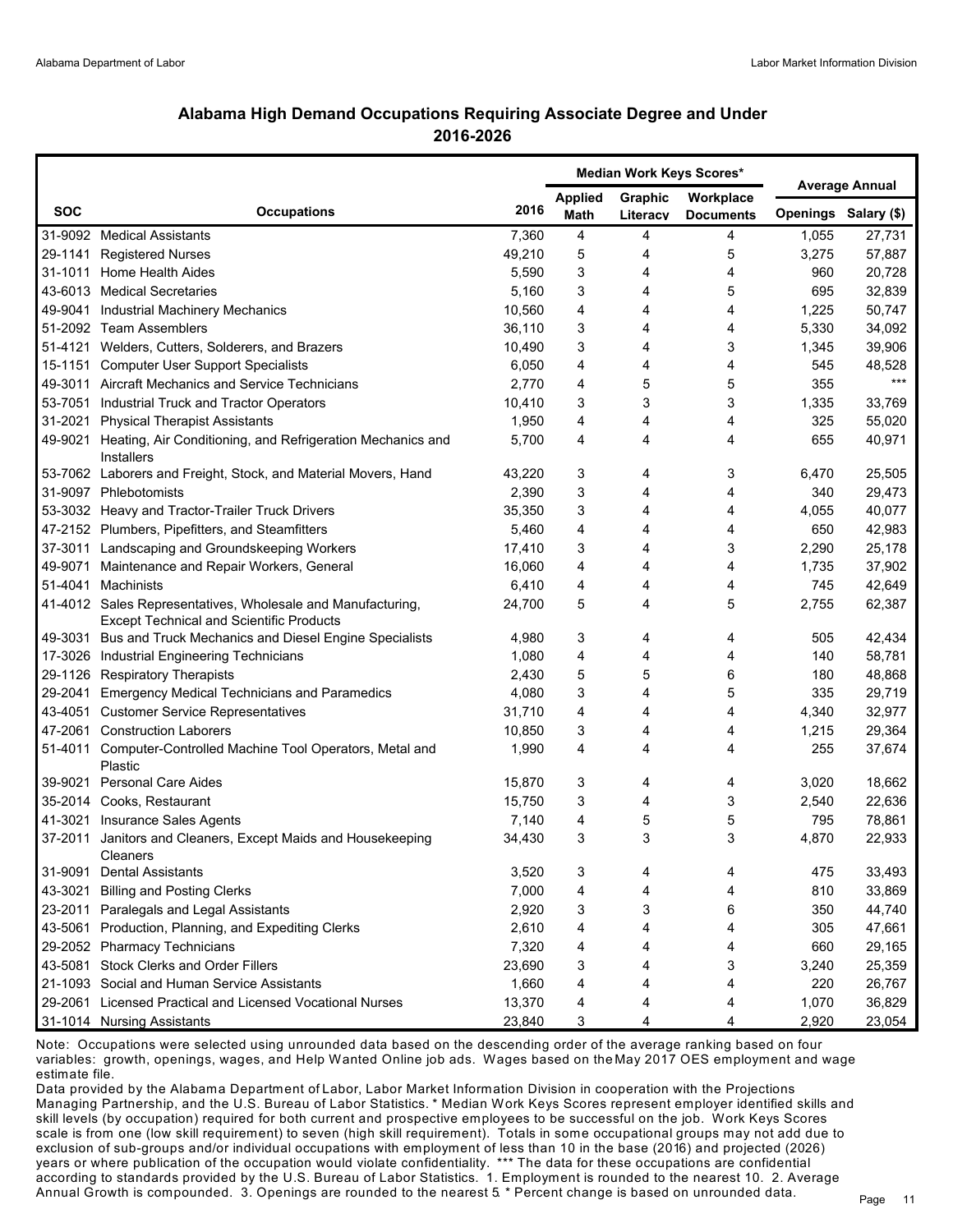|            |                                                                                       | <b>Employment</b> |        | <b>Percent</b> | <b>Average Annual</b> |                 |
|------------|---------------------------------------------------------------------------------------|-------------------|--------|----------------|-----------------------|-----------------|
| <b>SOC</b> | <b>Occupations</b>                                                                    | 2016              | 2026   | Change*        | Growth (%)            | <b>Openings</b> |
| 31-1011    | Home Health Aides                                                                     | 5,590             | 7,750  | 38.62          | 3.32                  | 960             |
| 49-3011    | Aircraft Mechanics and Service Technicians                                            | 2,770             | 3,820  | 38.11          | 3.27                  | 355             |
| 15-1122    | <b>Information Security Analysts</b>                                                  | 940               | 1,290  | 36.98          | 3.22                  | 110             |
| 49-2091    | <b>Avionics Technicians</b>                                                           | 560               | 760    | 36.98          | 3.10                  | 70              |
| 29-1071    | <b>Physician Assistants</b>                                                           | 710               | 970    | 36.66          | 3.17                  | 70              |
| 51-4012    | Computer Numerically Controlled Machine Tool Programmers,<br><b>Metal and Plastic</b> | 610               | 830    | 35.35          | 3.13                  | 90              |
| 51-2091    | Fiberglass Laminators and Fabricators                                                 | 750               | 1,010  | 34.71          | 3.02                  | 130             |
| 15-1132    | Software Developers, Applications                                                     | 5,230             | 7,010  | 34.09          | 2.97                  | 565             |
| 31-2011    | Occupational Therapy Assistants                                                       | 500               | 660    | 31.40          | 2.82                  | 85              |
| 31-2021    | <b>Physical Therapist Assistants</b>                                                  | 1,950             | 2,550  | 31.05          | 2.72                  | 325             |
| 17-3026    | Industrial Engineering Technicians                                                    | 1,080             | 1,410  | 30.95          | 2.70                  | 140             |
| 15-2031    | <b>Operations Research Analysts</b>                                                   | 850               | 1,110  | 30.93          | 2.70                  | 85              |
| 29-1171    | <b>Nurse Practitioners</b>                                                            | 2,760             | 3,600  | 30.24          | 2.69                  | 235             |
| 17-2112    | <b>Industrial Engineers</b>                                                           | 4,850             | 6,310  | 30.00          | 2.67                  | 500             |
| 39-9021    | <b>Personal Care Aides</b>                                                            | 15,870            | 20,570 | 29.58          | 2.63                  | 3,020           |
| 31-9092    | <b>Medical Assistants</b>                                                             | 7,360             | 9,180  | 24.81          | 2.23                  | 1,055           |
| 29-1123    | <b>Physical Therapists</b>                                                            | 2,620             | 3,260  | 24.40          | 2.21                  | 180             |
| 31-9097    | Phlebotomists                                                                         | 2,390             | 3,040  | 27.49          | 2.43                  | 340             |
| 51-9195    | Molders, Shapers, and Casters, Except Metal and Plastic                               | 540               | 670    | 25.79          | 2.18                  | 75              |
| 53-6051    | <b>Transportation Inspectors</b>                                                      | 420               | 580    | 38.46          | 3.28                  | 65              |

## **Alabama Fast Growing Occupations 2016-2026**

Note: 20 Occupations were selected based on the highest annual average growth using the unrounded data plus the following criteria: 1) Employment of at least 10. 2) At least 5 annual average openings.

Data provided by the Alabama Department of Labor, Labor Market Information Division in cooperation with the Projections Managing Partnership, and the U.S. Bureau of Labor Statistics.

Totals in some occupational groups may not add due to exclusion of sub-groups and/or individual occupations with employment of less than 10 in the base (2016) and projected (2026) years or where publication of the occupation would violate confidentiality. \*\*\* The data for these occupations are confidential according to standards provided by the U.S. Bureau of Labor Statistics.

1. Employment is rounded to the nearest 10. 2. Average Annual Growth is compounded. 3. Openings are rounded to the nearest 5. \* Percent change is based on unrounded data.